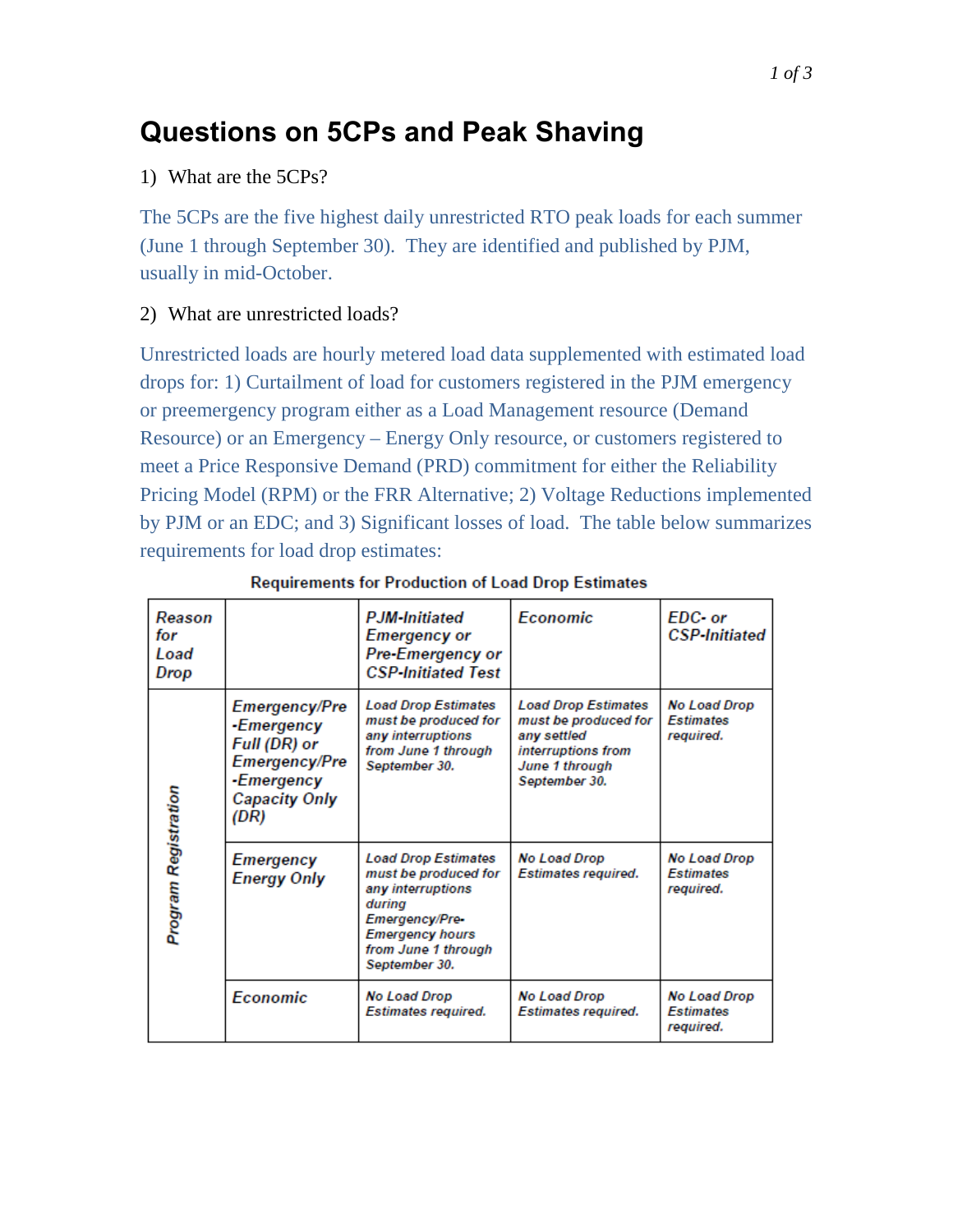## 3) How does PJM use the 5CPs?

**PJM does not use 5CPs for any of its internal processes (load forecasting, weather normalization, etc.).** The dates and hours of the 5 CPs are provided solely for the use of PJM EDCs in the production of Peak Load Contributions (PLC).

# 4) Can peak shaving on the 5CPs lower an end-use customer's PLC?

While the EDCs use differing methods to produce PLCs, peak shaving is usually an effective way to obtain a lower PLC. For purposes of this discussion, peak shaving is defined as a load reduction that does not result in a load drop estimate (addback) being applied to the customer's loads on the 5CP days.

## 5) Can peak shaving on the 5CPs lower a zone's weather-normalized peak?

**A zone's weather-normalized peak has no impact on any capacity allocations or charges.** The weather-normalized peaks are provided just to give a sense of the underlying load growth in each zone.

Peak shaving is not an effective way to lower a zone's weather-normalized coincident peak. PJM produces weather-normalized peaks by establishing a relationship between daily peak load and weather conditions over a three year period and then evaluating that relationship at typical peak day weather conditions. Therefore, the 5CPs are only 15 of the more than 250 points used to determine the normalized peak.

6) If peak shaving on the 5CPs could lower a zone's weather-normalized peak, would that have an effect on RPM?

**No, because the weather-normalized peak from the previous year is only used as an intermediate step in assigning a portion of a zone's load to individual consumers (the PLC).** In RPM those PLC's will be scaled to a separately forecasted peak to determine capacity obligations.

7) Can peak shaving on the 5CPs lower a zone's forecasted coincident peak used in RPM?

Peak shaving is not an effective way to lower a zone's forecasted coincident peak. PJM's load forecasting model uses daily peak loads from all summer days over 18 years to derive seasonal peak loads. To be effective, peak shaving would need to